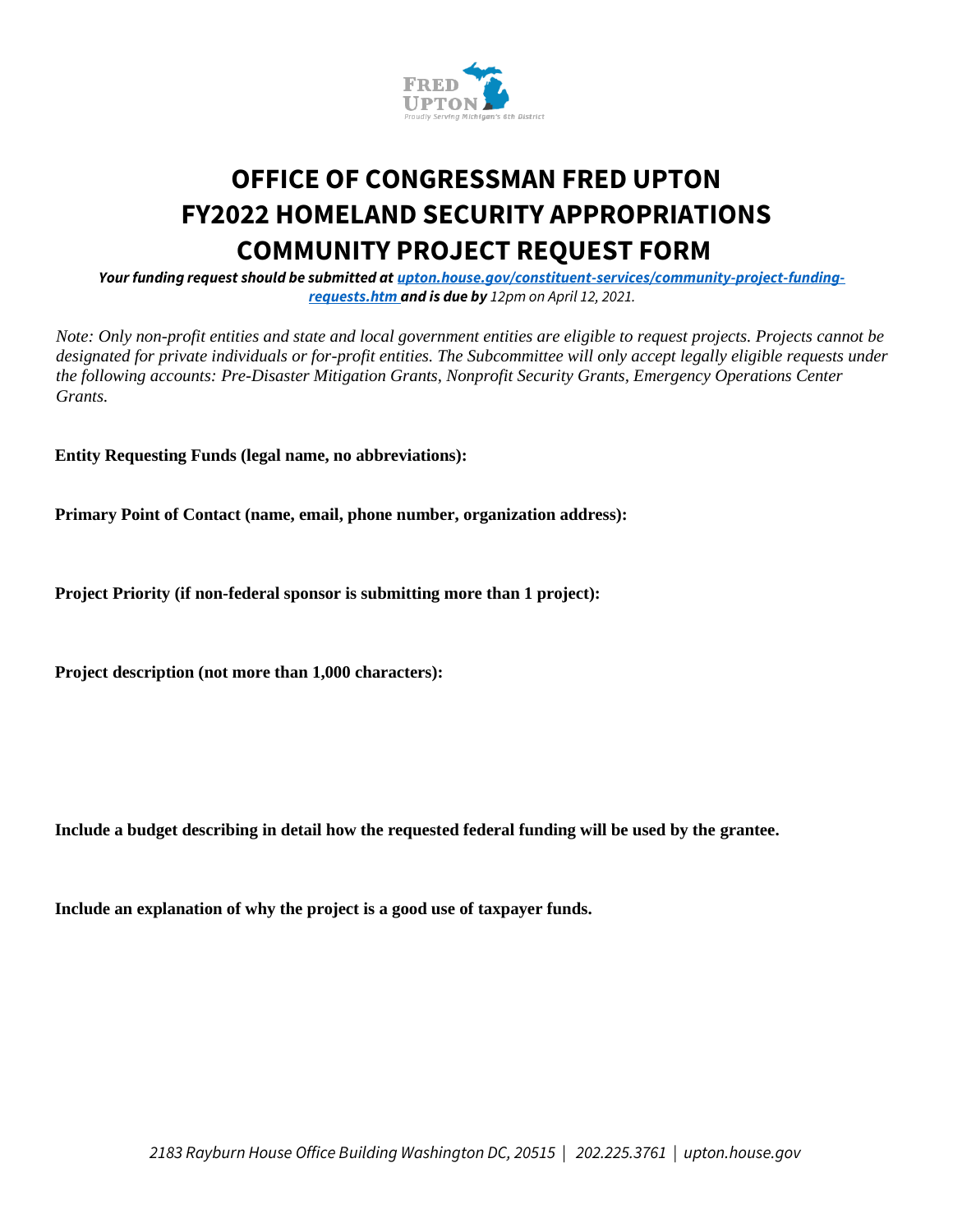## Pre-Disaster Mitigation Projects

Only projects that meet the requirements detailed in the most recent Notice of Funding Opportunity for the Building Resilient Infrastructure and Communities (BRIC) grant program will be considered for funding, including the cost-share requirement and environmental and historic preservation requirements, as applicable. For any projects designated for funding in the final fiscal year 2022 Homeland Security Appropriations Act, the state agency responsible for administering mitigation grants in the requestor's state must submit an application to the Federal Emergency Management Agency, and that entity will serve as the administrative agent for the grant. Therefore, all project proposals must be accompanied by a letter of support from the appropriate state agency affirming that it believes the project is eligible. Please pay careful attention to FEMA's eligibility requirements when answering the following questions:

**Is the requesting jurisdiction a state, Indian tribal government, local government, or territory as defined by section 102 of the Robert T. Stafford Disaster Relief and Emergency Assistance Act (42 U.S.C. 5122)?** 

**Is the proposed project eligible under the most recent Notice of Funding Opportunity for the Building Resilient Infrastructure and Communities grant program? Please attach a letter of support from the appropriate state agency affirming that it believes the project is eligible.** 

**How will your organization fund the required non-federal cost share, consistent with 2 CFR Sections 200.29, 200.306, and 200.434?** 

**Please provide a Cost-Benefit Analysis or other documentation that validates cost-effectiveness, which is defined by FEMA as having a Benefit-Cost Ratio (BCA) of 1.0 or greater? A non-FEMA BCA methodology may only be used if preapproved by FEMA in writing.** 

**How is the proposed project consistent with the goals and objectives of a FEMA-approved state, territorial, or tribal mitigation plan and the adopted mitigation plan of the local jurisdiction?** 

**Describe how the project provides long-term permanent risk reduction, i.e., it is not used for emergency protective measures:**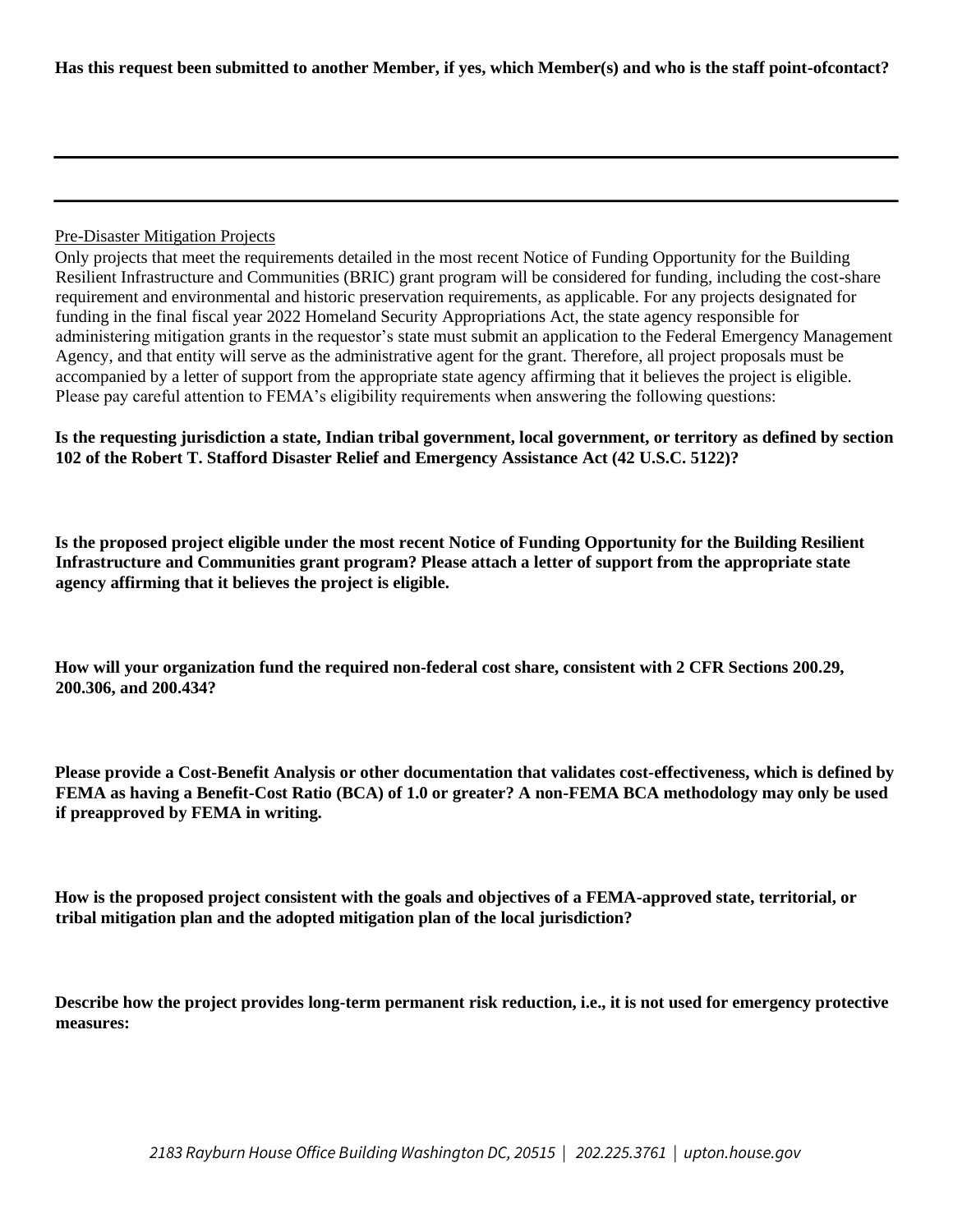**Describe how the project takes into account future conditions:** 

**Describe how the project supports the needs of vulnerable populations:** 

**Does the recipient specifically encourage the adoption and enforcement of the latest disaster resistant building codes?** 

**Please describe or include evidence of community support for this project request, including letters of support and any relevant links to information.** 

## Nonprofit Security Grant Program Projects

Only projects that meet the requirements detailed in the most recent Notice of Funding Opportunity and the Preparedness Grants Manual for the Nonprofit Security Grant Program (NSGP) will be considered for funding. For any projects designated for funding in the final fiscal year 2022 Homeland Security Appropriations Act, the respective state administrative agency (SAA) must submit an application to the Federal Emergency Management Agency, and the SAA will serve as the administrative agent for the grant. Therefore, all project proposals must be accompanied by a letter of support from the appropriate SAA affirming that it believes the project is eligible. Please pay careful attention to FEMA's eligibility requirements when answering the following questions:

**Is the entity for which funding is proposed a non-profit organization as described under section 501(c)(3) of the Internal Revenue Code of 1986 and exempt from tax under section 501(a) of such code?**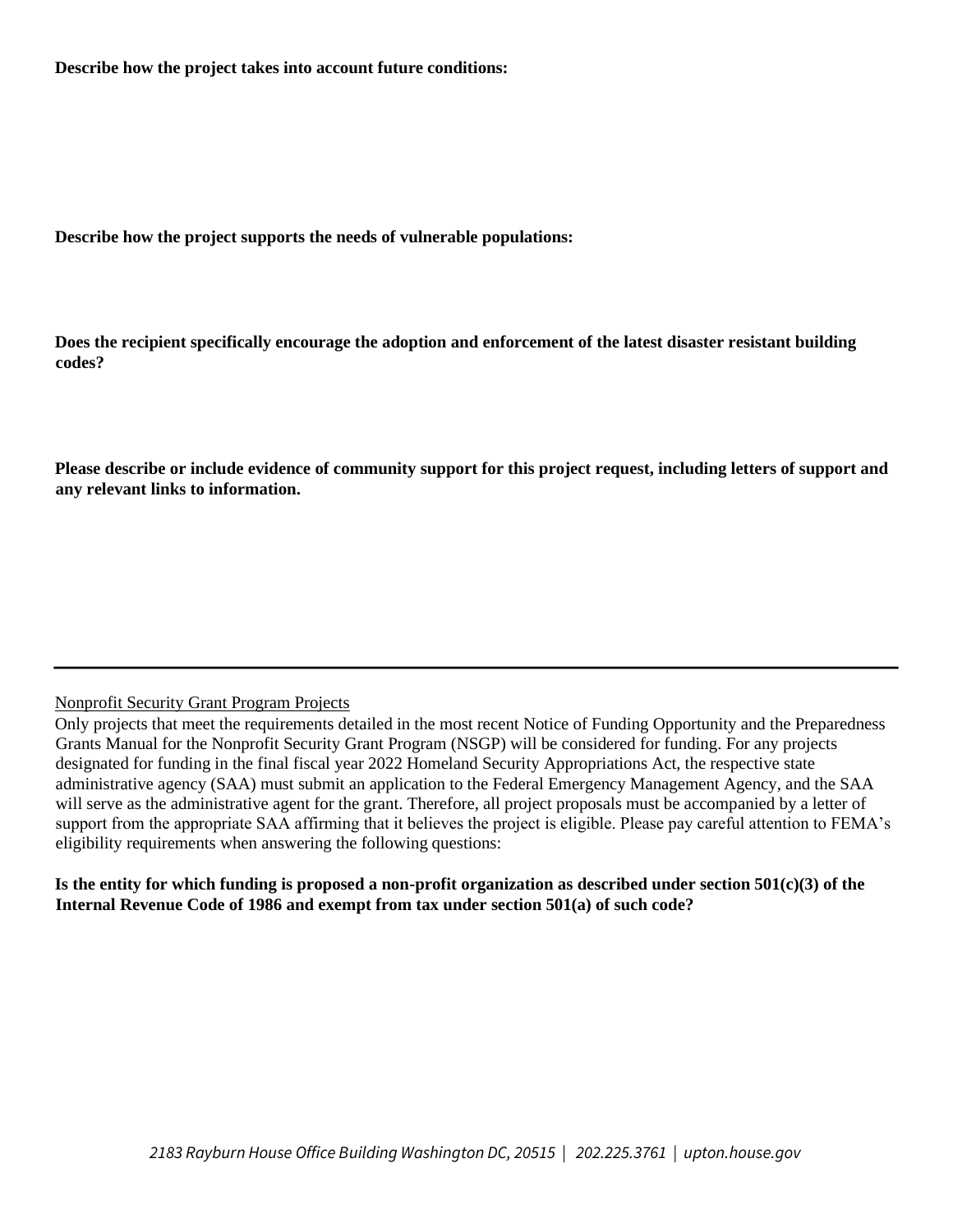**Is the proposed project eligible under the Nonprofit Security Grant Program per the most recent Notice of Funding Opportunity and the Preparedness Grants Manual?** 

**Is the entity for which funding is proposed able to demonstrate that it is at high risk of a terrorist attack?** 

**Does any derogatory information, as well as any potentially mitigating information, exist that would render the entity potentially unsuitable for receiving a grant from the Department of Homeland Security?** 

**Please describe or include evidence of community support for this project request, including letters of support and any relevant links to information posted online.** 

## Emergency Operations Center Grant Program

Only projects that meet the requirements detailed in the most recent Notice of Funding Opportunity for the Emergency Operations Center Grant Program, including the cost-share requirement and environmental and historic preservation requirements, as applicable, will be considered for funding. For any projects designated for funding in the final fiscal year 2022 Homeland Security Appropriations Act, the respective state administrative agency (SAA) must submit an application to the Federal Emergency Management Agency, and that agency will serve as the administrative agent for the grant. Therefore, all project proposals must be accompanied by a letter of support from the appropriate SSA affirming that it believes the project is eligible. Please pay careful attention to FEMA's eligibility requirements when answering the following questions:

**Is the requesting jurisdiction a state, Indian tribal government, or local government as defined by section 102 or 602 of the Robert T. Stafford Disaster Relief and Emergency Assistance Act, 42 USC 5122, 5195a?**